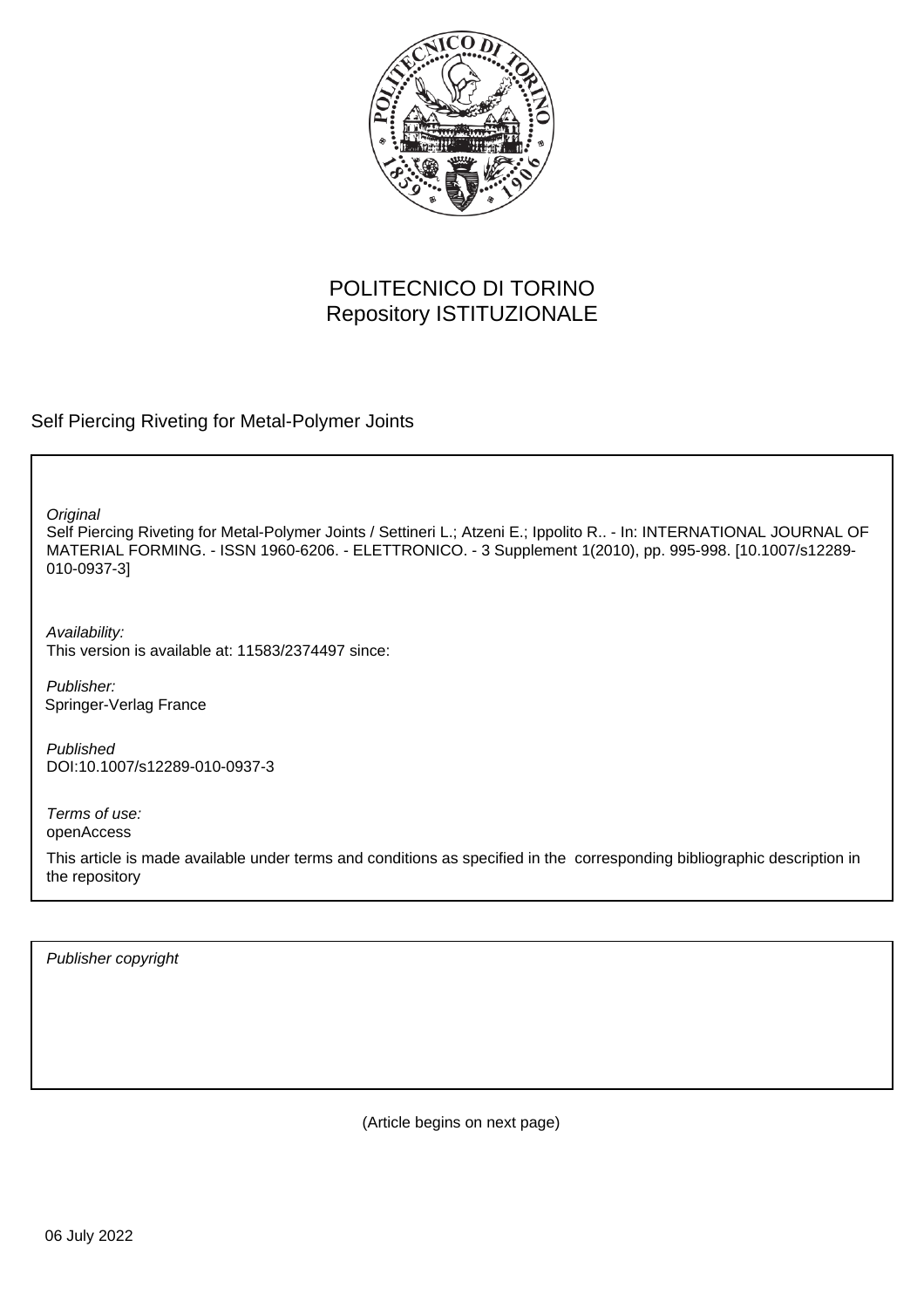## **SELF PIERCING RIVETING FOR METAL-POLYMER JOINTS**

## **L. Settineri, E. Atzeni, R. Ippolito**

Department of Production Systems and Business Economics Politecnico di Torino C.so Duca degli Abruzzi, 24, 10129 TORINO, Italy

**ABSTRACT:** Self-Piercing Riveting (SPR) is a sheet metal joining technique based on the insertion of a rivet into two or more sheets, with no preparatory hole. This process has gained wide diffusion in the automotive industry, due to the increasing use of materials alternative to steel, that are difficult or impossible to join with traditional techniques. In particular, polymeric materials are becoming increasingly used, due to their favorable weight/strength ratio. This paper reports the results of experimental investigations, aimed at identifying the variables affecting the mechanical characteristics of mixed metal-plastic joints. A statistic model for the optimization of the geometrical parameters has been computed. The paper demonstrates that self-piercing riveting appears competitive for metal/polymer junction. The results analyzed in light of statistical techniques show that some geometrical parameters affect joint performance more than others and can therefore be used as independent variables for joint performance optimization.

**KEYWORDS:** Sheet metal, Joining, Self Piercing Riveting, Mixed joints.

## **1 INTRODUCTION**

The fabrication of lightweight products is a primary objective for most manufacturers. A well-known example is the automotive industry, where a reduction on the total vehicle weight of 10 % translates into a reduction of fuel-consumption and polluting emissions of around 8-10 %. A common practice is to manufacture lightweight products by using alternative materials However, a common limitation to these innovative materials are the joining methods, since spot-welding is impossible to apply to plastics and expensive and difficult to apply to metallic non ferrous alloys [1].

Among the alternative joining techniques for lightweight alloys and plastics, low cost and flexibility make Self-Piercing Riveting (SPR) one of the most promising [2]. Self-Piercing Riveting (SPR) is a fast and simple sheet metal joining technique based upon insertion of a rivet into two or more sheets, with no need for preparatory hole. It allows joining two or more sheets of different materials, with no smoke or heat emission and low noise. The authors are carrying out a systematic research activity on the subject, with the aim of filling up a general lack of knowledge that make SPR less widespread than its potentialities would allow [3].

In this paper an experimental campaign is presented, aimed at exploring the possibilities of joining together sheet metals and polymeric materials, in the attempt to relate the process variables to the performances of the joint. The experimental tests, carried out on 4 different plastic and 3 different metallic materials, shown SPR suitable for mixed joints. A statistical analysis shown that sheet thickness and tool design are the most important geometrical parameters affecting joint quality.

\_\_\_\_\_\_\_\_\_\_\_\_\_\_\_\_\_\_\_\_

## **2 EXPERIMENTAL PROCEDURE**

#### **2.1 MATERIALS AND TOOLS**

A single effect hydraulic riveting press produced by Textron Fastening Systems has been used to form the test samples. Punch and die were made of AISI 1045 steel. The rivets are made of Boron steel, with a composition very similar to AISI 94B30, coated by an 8 μm protective layer of a Zi-Pb-Al alloy, and were supplied by Textron. Four sizes of self-pierce rivets have been used, defined by stem and head diameter and height. Figure 3 shows the rivet geometries, while in Table 2 the numerical values of the dimensions are displayed. The dies are represented in Figure 4, while their dimensions are listed in Table 3.

The sheet materials used for this study are listed in the following. Other features are shown in Table 4.

- 1. Al2024-T3, an aluminum alloy reinforced by solid solution, and precipitation hardened  $(A_1, C u Mg)$ , with  $Cu = 4.2\%$ :
- 2. FEP04, a low carbon steel  $(C = 0.08\%)$ , ductile and suitable for deep drawing;
- 3. Noryl GTX 924 ®, a thermoplastic produced from polyammide (nylon PA), reinforced with polyfenilene (PPE);
- 4. Xenoy CL 100 ®, a thermoplastic produced from poly(butylene terephthalate) (PBT) and polycarbonate (PC);
- 5. SMC, a fiberglass produced from unsaturated netlike polyesther with 30% glass fibers;
- 6. RTM, a thermohardening polymer composite, composed by 45% polyesther, 22% glass fibers and 30% calcium carbonate.

<sup>\*</sup> Corresponding author:, tel +39 011 0907230, fax +39 011 0907299, luca.settineri@polito.it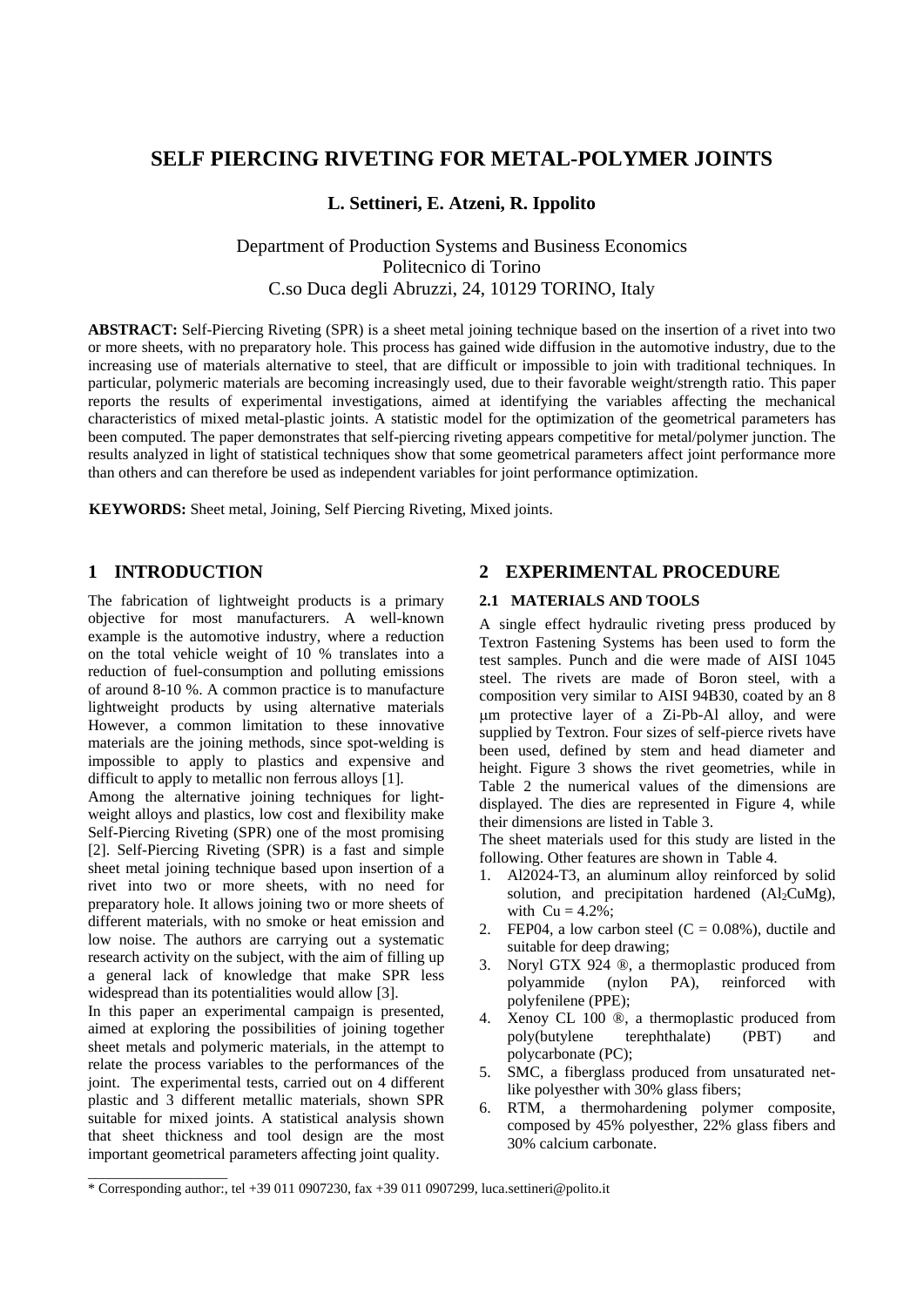

*Figure 3 : Geometries of the rivet used for the experiments. Size are reported in table 2* 

*Table 2 : Dimensions of the different rivet sizes* 

| ø D1 | $\emptyset$ D <sub>2</sub> |      |      | Code |
|------|----------------------------|------|------|------|
| (mm) | (mm)                       | (mm) | (mm) |      |
| 3.9  | 8.0                        |      |      |      |
| 3.9  | ₹Ω                         | 5.8  |      |      |
|      | 8.5                        | 5.8  | .5   |      |
|      |                            |      |      |      |



*Figure 4 : Geometries of the dies*

*Table 3 : Die sizes* 

| $D$ (mm) | $H$ (mm) | Code |
|----------|----------|------|
| .4       | 0.80     |      |
|          | 75       |      |

*Table 4 : Main features of the materials. 1) AI2024-T3, 2) FEP04, 3) Noryl GTX 924 ® , 4) Xenoy CL 100 ® , 5) SMC, 6) RTM* 

|               |      | $\mathfrak{D}$ | 3    | 4     | 5    | 6    |
|---------------|------|----------------|------|-------|------|------|
| Volumic Mass  | 2.77 | 7.85           | 1.09 | 1.22. | 1.91 | 1.55 |
| (g/cm3)       |      |                |      |       |      |      |
| Elastic       | 73   | 210            | 2.1  | 2.2   | 13.1 | 2.7  |
| Modulus (GPa) |      |                |      |       |      |      |
| Elongation at | 12   | 38             | 7.5  | 5     | 3    | 7.1  |
| break. %      |      |                |      |       |      |      |
| Max load      | 198  | 280-           | 55   | 55    | 90   | 79   |
| (MPa)         |      | 300            |      |       |      |      |
| Thickness     |      |                | 3    | 3     | 3    | 5    |
| (mm)          |      |                |      |       |      |      |

#### **2.2 SHEAR TESTS**

According to the internal norms of most automotive manufacturers, the test samples were formed by joining sheet rectangles of 100x25 mm. The rivet was positioned in the centre of the overlapping region, that had a square shape (see Figure 5). In the case of the metallic materials, the sheet metals were blanked keeping the main axis parallel to the cold-rolling direction.

Preliminary tests have been carried out to select the combinations of materials, thicknesses, dies and rivets of practical interest, based on the visual quality of the joint. Requirements were: rivet head leveled with the upper sheet, regular and uniform formation of the lower button, zero or low sheet metal distortion [4]. Since the lower sheet undergoes the highest deformation, the standard test combination saw the metallic sheets as lower sheets and the plastic as upper sheets. Figure 6 shows an example of the tests performed to find the correct joining force for Noryl GTX914® and Al2024-T3 – 1 mm.



*Figure 5 : Schematic diagram of the test sample*



*Figure 6 : Joints of Noryl GTX914® with AL2024-T3 – 1 mm, rivet iv, die w, variable joining forces. (A) protruding head, (B) even head, (C) sunk head.*

It can be seen that, from the point of view of the visual joint quality, a joining force of 24kN can be considered optimal. The preliminary tests indicated that the 4 polymeric materials could be successfully joined only by using rivets II, III and IV.

The shear tests have been carried out on a Universal testing machine Easydur MODEL 3MZ5. The tests have been performed with a constant speed of  $2x10^{-3}$  mm/s, after the application of a pre-load of 10 N, and have been stopped at samples failure.

#### **3 RESULTS AND DISCUSSIONS**

The results of the joining tests have been at first selected on the basis of the visual quality. Selected combinations have then been subjected to shear tests. For each selected combination, 5 repetitions have been performed, in order to get information over the process dispersion. The final results of such experimental campaign are reported in Table 5.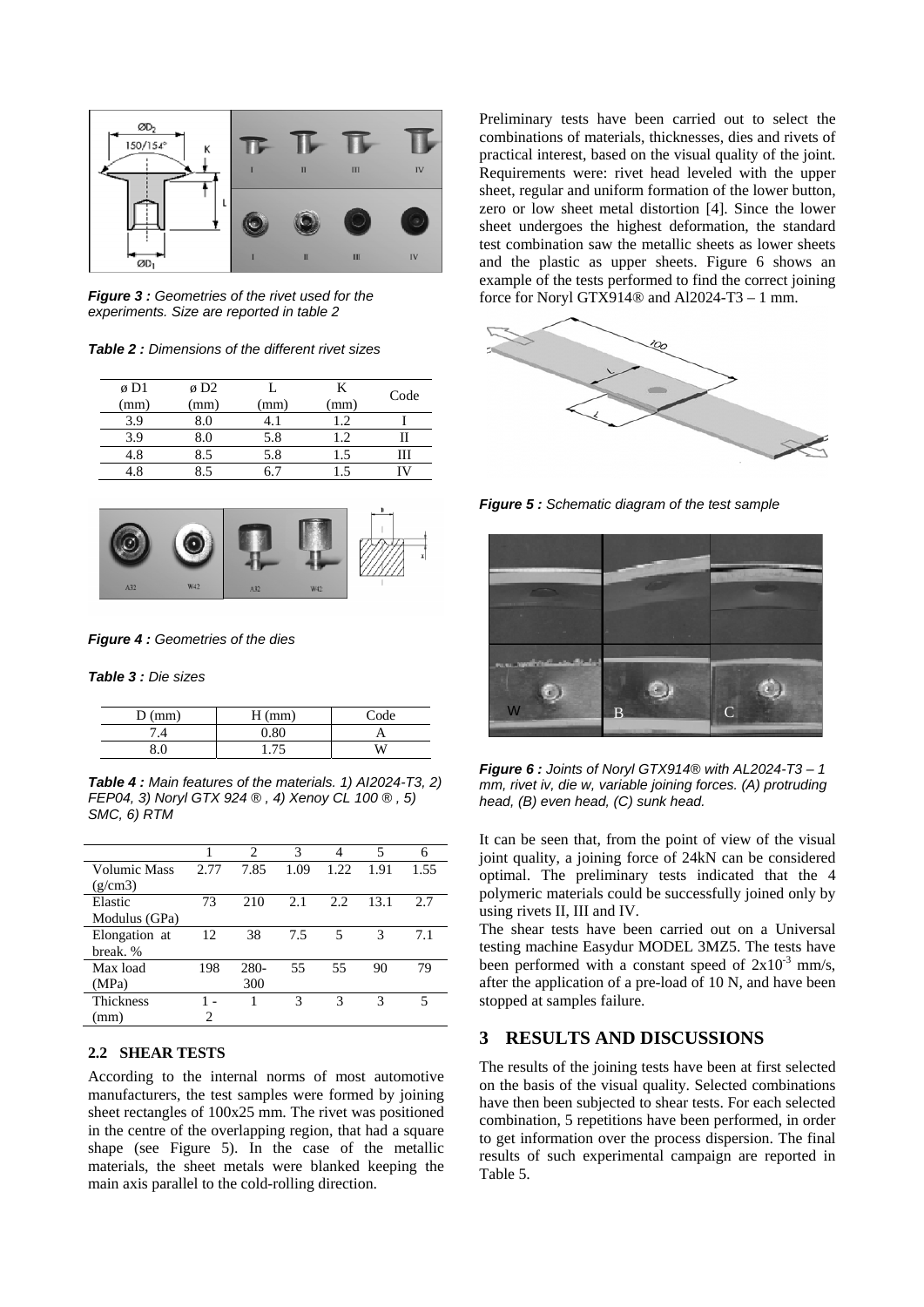| Combination           | LS                 |                |                    | Max.         | Std.       |
|-----------------------|--------------------|----------------|--------------------|--------------|------------|
| (die-force-           | (mater.-           | US (mater.)    | Head               | shear        | Dev.       |
| rivet)                | thick.)            |                | Position           | load<br>(N)  | (N)        |
| A 32 IV               | $1 - 1$            | 5              | 1                  | 1321         | 184        |
| W 36 II               | $1 - 1$            | 5              | $0 - 1$            | 245          | 36         |
| W 36 III              | $1 - 1$            | 5              | 1                  | 331          | 13         |
| W 38 III              | 1-1                | 5              | 1                  | 217          | 21         |
| W 40 III              | $1 - 1$            | 5              | 1                  | 141          | 9          |
| W 28 IV               | $1 - 1$            | 5              | $0 - 1$            | 1984         | 231        |
| W 32 IV               | $1 - 1$            | 5              | $0 - 1$            | 2056         | 327        |
| W 36 IV               | $1 - 1$            | 5              | $0 - 1$            | 1843         | 109        |
| W 24 II               | $1 - 2$            | 5              | 1                  | 2786         | 172        |
|                       |                    | 5              | 1                  |              |            |
| W 28 II               | $1-2$              |                |                    | 2307         | 93         |
| W 28 III              | $1 - 2$            | 5              | $1 - 2$            | 2059         | 281        |
| W 24 II               | $2 - 1$            | 5              | 1                  | 1647         | 191        |
| W 32 IV               | $2 - 1$            | 5              | $1 - 2$            | 1969         | 189        |
| A 24 IV               | 1-1                | 3              | $1 - 2$            | 1269         | 162        |
| A 28 IV               | $1 - 1$            | 3              | 1                  | 1396         | 148        |
| W 16 II               | $1 - 1$            | 3              | 1                  | 433          | 68         |
| W 16 III              | $1 - 1$            | 3              | 1                  | 897          | 74         |
| W 20 III              | $1 - 1$            | 3              | 1                  | 388          | 42         |
| W 24 III              | $1 - 1$            | 3              | 1                  | 562          | 74         |
| W 28 III              | 1-1                | 3              | $0 - 1$            | 368          | 33         |
| W 20 IV               | $1 - 1$            | 3              | $1 - 2$            | 1009         | 48         |
| W 24 IV               | 1-1                | 3              | 1                  | 2158         | 298        |
| W 28 IV               | $1 - 1$            | 3              | 1                  | 1149         | 97         |
| W 32 IV               | 1-1                | 3              | 1                  | 1512         | 11         |
| $\overline{W}$ 36 IV  | $1 - 1$            | 3              | 1                  | 1927         | 116        |
| W 12 II               | 1-2                | 3              | $-2$<br>1          | 1983         | 175        |
| W 16 II               | $1-2$              | 3              | 1                  | 2264         | 193        |
| W 20 III<br>W 24 IV   | 1-2<br>$1 - 2$     | 3<br>3         | 1<br>1             | 2461         | 360        |
| A 24 IV               | $2 - 1$            | 3              | 1                  | 2306<br>1950 | 116<br>284 |
| W 20 III              | 2-1                | 3              | 1                  | 863          | 108        |
| W 24 III              | $2 - 1$            | 3              | 1                  | 1189         | 174        |
| W 24 IV               | $2-1$              | 3              | 1                  | 2404         | 418        |
| $W 20$ II             | $1 - 1$            | $\overline{4}$ | $0 - 1$            | 1826         | 212        |
| W 20 III              | 1-1                | 4              | $1 - 2$            | 476          | 50         |
| $\overline{W}$ 22 III | $1 - 1$            | 4              | 1                  | 405          | 30         |
| W 24 IV               | 1-1                | 4              | $1 - 2$            | 1768         | 46         |
| W 26 IV<br>W 12 II    | $1 - 1$<br>$1 - 2$ | 4<br>4         | $1 - 2$<br>$1 - 2$ | 2025<br>1205 | 182<br>184 |
| W 16 II               | $1 - 2$            | 4              | $\overline{1}$     | 2091         | 269        |
| $\overline{W}$ 20 IV  | $1-2$              | 4              | $1 - 2$            | 2009         | 193        |
| $\overline{W}$ 24 IV  | $1-2$              | 4              | 1                  | 2191         | 198        |
| W 20 II               | $2-1$              | 4              | 1                  | 1545         | 107        |
| W 16 III              | 2-1                | 4              | $1 - 2$            | 472          | 75         |
| W 20 III              | $2 - 1$            | 4              | $\mathbf{1}$       | 787          | 87         |
| W 20 IV               | $2 - 1$            | 4              | 1 - 2              | 2206         | 338        |
| W 24 IV               | 2-1                | 4              | 1                  | 2188         | 407        |

*Table 5 : Results of the experimental campaign. LS : lower sheet; US : upper sheet* 

The combinations are designated with a code indicating the die, the riveting force (kN) and the rivet, i.e. A 32 IV stands for die A, riveting force 32 kN, rivet type IV. No valid joint with RTM 5 mm has been obtained, since they did not pass the first quality test. In Table 5, the results of the joining process are given in terms of head position, classified into "sunk" (2), "even" (1) and "jutting" (0), and in terms of max shear load and standard deviation. In order to be classified as "jutting" or "sunk" the rivet head must pass a measured axial distance from the sheet surface of more than 0.5 mm. In some cases, when the measurement was uncertain, an intermediate evaluation was given.

The load-stroke curve for each shear test has been recorded. In Figure 7 the load-stroke characteristics of the shear tests relevant to the Al2024-T3-2 with Xenoy are shown.

From a first observation of the results of the experimental tests, it can be concluded that the riveting force interval in which the best results can be obtained is included between 20 and 24 kN, while joints realised with Al2024 T3, with a sheet thickness of 2 mm, show the highest shear loads.



*Figure 7 : Force – stroke characteristics for the combination AL2024-T3 – 2 mm with Xenoy, referred to the results shown in the table 5.* 

#### **3.1 REGRESSION ANALYSIS**

A Multiple Regression Analysis has been performed to evaluate the shear strength of the joint vs. independent process variables such as die and rivet typology, riveting force, upper and lower sheet materials and thicknesses. A general model with interactions and second order effects has been computed by considering all the performed tests. The independent variables have been coded according to Tables 6 and 7. As for the rivet geometry, to individuate a single numerical variable in order to simplify the model, the diameter multiplied by the height has been chosen, as listed in Table 8. The results of the regression analysis, carried out with the stepwise method, are reported in Table 9.

*Table 6 : Legend of the independent variables and their symbols.*

| Variable              | Symbol |
|-----------------------|--------|
| Rivet                 |        |
| Die                   |        |
| <b>Riveting Force</b> |        |
| Plastic material      |        |
| Metallic material     |        |